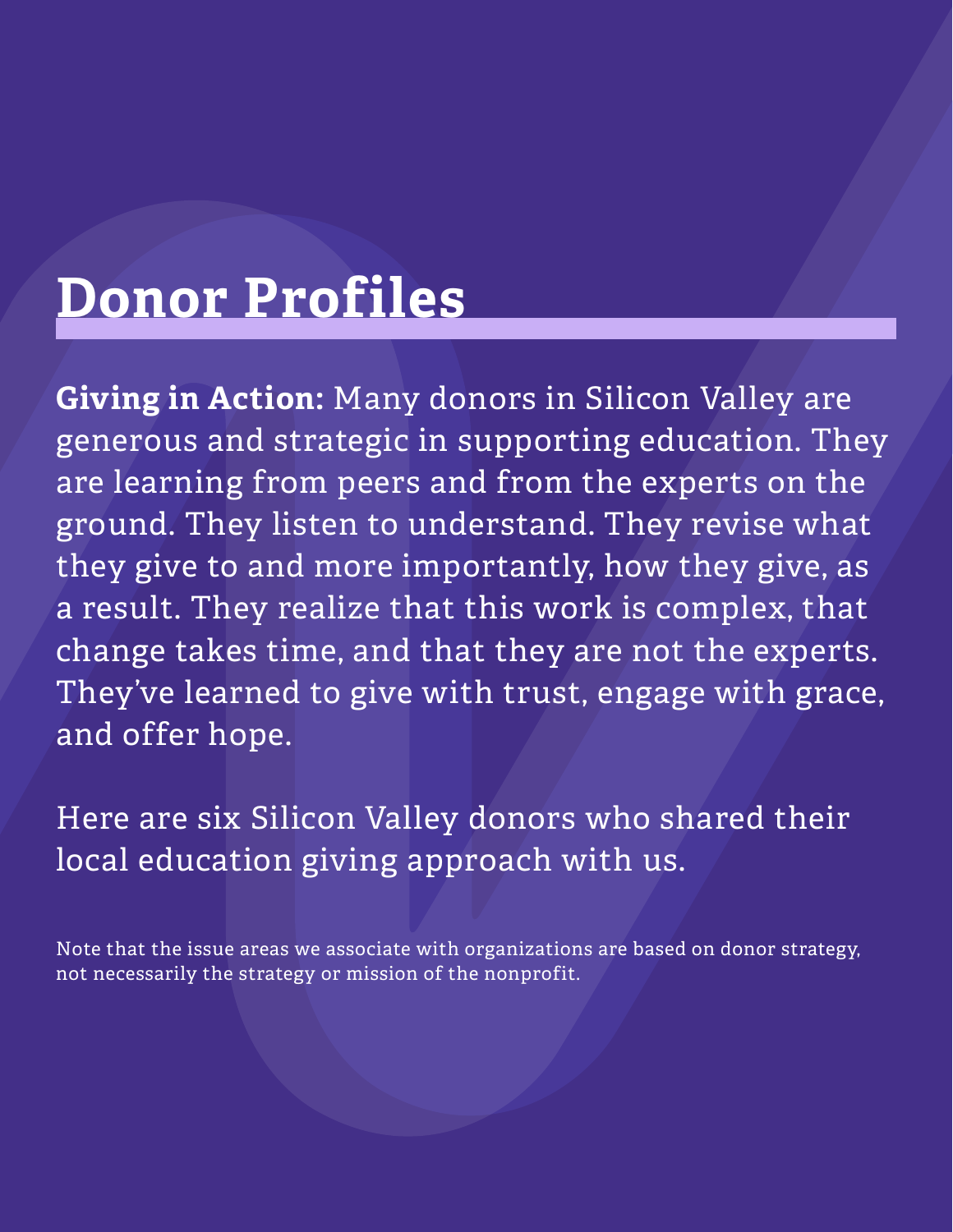## **Kelly Pope**

Partner and Strategic Advisory Board Member, [Silicon Valley Social Venture](https://www.sv2.org/) [Fund \(SV2\)](https://www.sv2.org/) (local giving community)



"I wish I would have had a systems mindset earlier. Even though systems-level work is harder to measure, it's really important. I have also realized that we need to support and advocate for the celebration and elevation of the entire teaching profession while also ensuring that ALL of our very young ones get a healthy start. How can the philanthropic sector innovate to help impact those key education levers?"

## **Why Fund Education?**

Kelly chose to invest in education after a 25-year career as a software executive developing interactive media and educational technology products. Adjusting her giving strategy through experience, ongoing donor education, and a commitment to "moving the needle," she currently focuses on early learning, mental health, and trauma-informed approaches within early childhood education.

## **Giving Guidance**

- Work in collaboration with others, to achieve more.
- Develop a systems-level mindset in order to address root causes of inequities in education, in tandem with supporting impact at an individual student level.
- Study programs that have worked in other places to get ideas and map those to the local context.

## PORTFOLIO SNAPSHOT

#### **ECE:** [Bring Me A Book](https://bringmeabook.org/)

**Student Wellbeing:** [Center for Youth Wellness](https://centerforyouthwellness.org/) • [YMCA](https://www.ymcasv.org/ymca-project-cornerstone)  [Project Cornerstone | YMCA Silicon Valley](https://www.ymcasv.org/ymca-project-cornerstone)

**Teacher & Leader Talent & Development:** [New](https://newteachercenter.org/) [Teacher Center](https://newteachercenter.org/) • [Alder Graduate School of Education](https://aldergse.edu/)

**Family Engagement:** [SOMOS Mayfair](https://www.somosmayfair.org/)

**Out-of-School Time:** [Citizen Schools](https://www.citizenschools.org/california-schools)

**K-12:** [Communities in Schools](https://www.communitiesinschools.org/) • [Science is Elementary](https://www.scienceiselementary.org/)

**Policy, Advocacy & Organizing:** [SOMOS Mayfair](https://www.somosmayfair.org/) • [Children Now](https://www.childrennow.org/)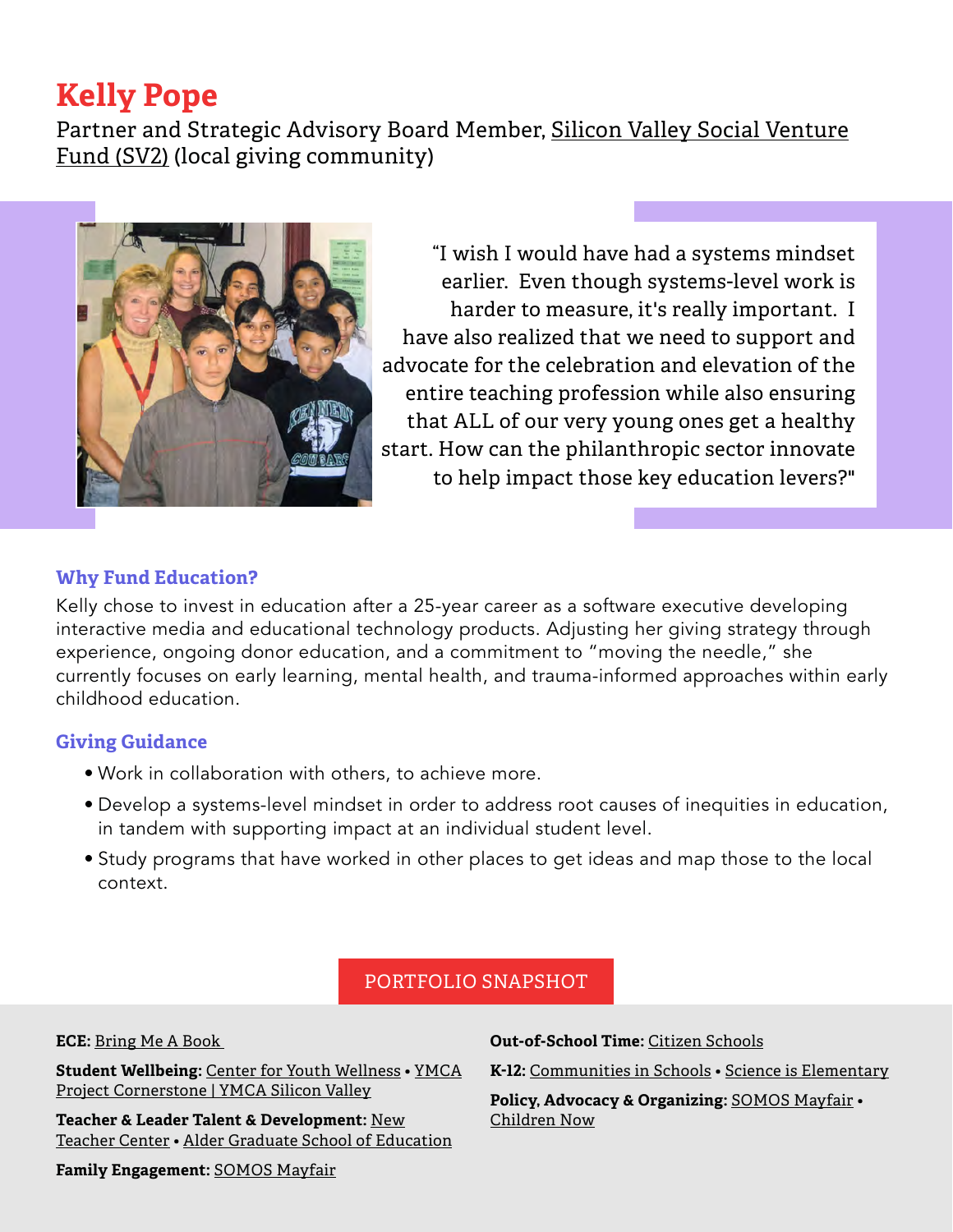## **Kathy Kwan**

The Eustace-Kwan Family Foundation



"I look for connected leaders who understand the needs of their community, know how to manage their resources and have the capacity to adapt and drive change. When I find the right partners, I get out of the way and try not to overwhelm them with large data requests. Many of my partners lead large, complex organizations and I want them to focus on maximizing their impact, not making reports to me."

## **Why Fund Education?**

Kathy funds education because of the powerful role it played in her own family's journey. Growing up in San Francisco's Chinatown during the 1950s, Kathy's parents endured discrimination, significant family challenges and limited opportunity. Education was their ticket to greater social and economic mobility.

Inspired by her parents' story, Kathy invests in a wide range of initiatives focused on skill building and educational equity. She takes a hands-on, flexible, and responsive approach while building strong relationships with local leaders and actively learning through site visits, volunteering and meeting the beneficiaries of her grants.

## **Giving Guidance**

- Invest in the strategic plan of the organization or the school rather than creating a new project or area just for yourself.
- Make a commitment to fund the community, not the person—leaders can come and go.
- Expect at least a 3-5 year investment, if not longer, to see change.
- Learn to weather changes and the storms, as grantees must and do.

## PORTFOLIO SNAPSHOT

**Teacher & Leader Talent & Development:** [East](https://www.epaaf.org/)  [Palo Alto Academy](https://www.epaaf.org/) • [Redwood City School District](https://www.rcsdk8.net/) • [Sequoia Union High School](https://www.seq.org/) • [Menlo Park City School](https://district.mpcsd.org/) [District](https://district.mpcsd.org/)

**Out-of-School Time:** [St. Francis Center](https://stfrancisrwc.org/) • [Menlo-](https://www.mafoundation.org/)[Atherton High School](https://www.mafoundation.org/) • [Sequoia Union High School](https://www.sequoiahs.org/PARENTS--COMMUNITY/SHS-Education-Foundation/index.html) [District](https://www.sequoiahs.org/PARENTS--COMMUNITY/SHS-Education-Foundation/index.html)

**College & Career:** [Foundation for a College Education](https://collegefoundation.org/) • [JobTrain](https://www.jobtrainworks.org/) • UC Berkeley: [Data Sciences initiative](https://data.berkeley.edu/) & [Berkeley Basic Needs Fund](https://give.berkeley.edu/fund/FU1229000) • Stanford University: [Education Partnerships Program](https://haas.stanford.edu/student-programs/education-partnerships) • SF State: [Career](http://csld.sfsu.edu/) [Services & Leadership Development Program](http://csld.sfsu.edu/) & [Health Career Connection](https://www.healthcareers.org/)

**Family Engagement:** [Menlo Park City School District](https://district.mpcsd.org/)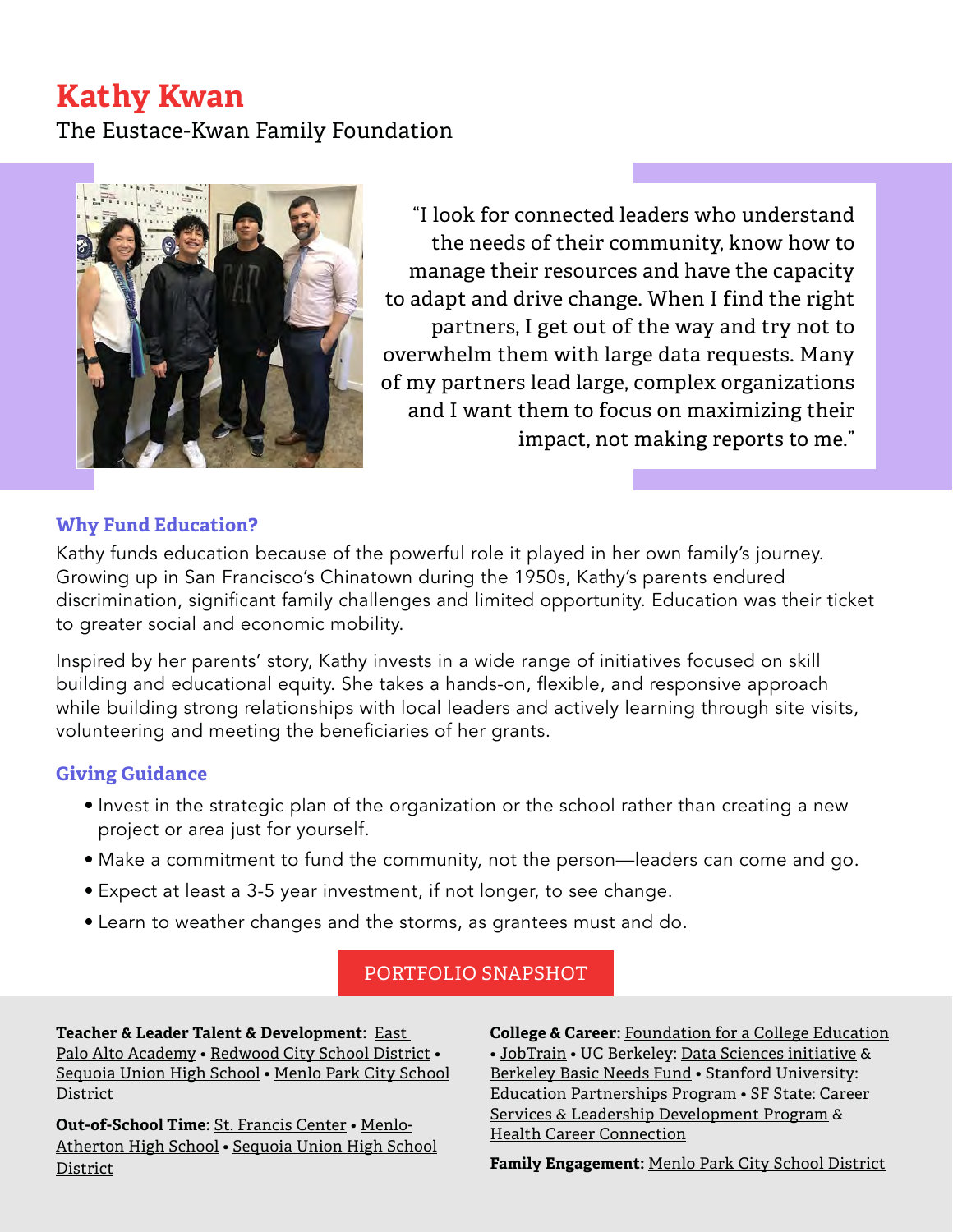## **Tammy Crown**

Philanthropist; Board Chair, Teach for America – Bay Area; Director, World Wildlife Fund; Director, The Nueva School



"Try to give general operating support funds rather than program funds. You have to trust an organization's leaders, trust they know what they're doing and putting your money to its best possible use to advance their mission. If you can, also give multiyear grants. And don't wait until the end of the year to make all your giving; allow organizations to make longer-term plans and focus time on their work rather than fundraising. Finally, make a plan for giving. You can't solve every problem; if you have a strategy, even if it's high level, you will have far greater impact and you will save yourself time over the long-term."

## **Why Fund Education?**

Tammy and her husband Bill invest widely across the K-12 educational spectrum to foster equity, opportunity, and economic mobility. They currently prioritize investments addressing pandemicrelated learning loss as well as systemic challenges, including tutoring, high-quality summer programming, talent recruitment and development, and systems redesign and improvement.

## **Giving Guidance**

- Support non-profits holistically; once you have done your due diligence, trust their leadership and give general operating funds whenever possible to create maximum flexibility.
- When you start to "date" a new nonprofit, it works well to start small and get to know the organization, and then don't be afraid to make big bets.
- I would rather give one six-figure grant to an outstanding organization I believe in, than 10 smaller sized ones. You may make a lot of people happy with the latter strategy, but you will really limit your impact.
- Don't penalize an organization if they have a set-back one year, are facing a challenge or experience a failure in one of their strategic bets; ask thoughtful questions and see how to best support them.

## PORTFOLIO SNAPSHOT

**Teacher & Leader Talent & Development:** [Teach](https://www.tfabay.org/) [For America Bay Area](https://www.tfabay.org/) • [Alder Graduate School](https://aldergse.edu/) [of Education](https://aldergse.edu/) • [New Leaders](https://www.newleaders.org/) • [Surge Institute](https://www.surgeinstitute.org/) • [Instruction Partners](https://instructionpartners.org/)

**Family Engagement:** [Springboard Collaborative](https://www.springboardcollaborative.org/) • [Innovate Public Schools](https://innovateschools.org/)

**College & Career:** [OneGoal](https://www.onegoalgraduation.org/communities/bay-area/) • [Pivotal](https://www.pivotalnow.org/) • [Braven](https://bebraven.org/) • [Tipping Point](https://tippingpoint.org/) • [JobTrain](https://www.jobtrainworks.org/)

**K-12:** [KIPP: Northern California](https://kippnorcal.org/) • [Voices](https://voicesacademies.org/) College-Bound Language Academies • [Silicon Schools Fund](https://www.siliconschools.com/) • [Ravenswood Education Foundation](https://www.ravenswoodef.org/) • [Woodside High](https://www.woodsidehs.org/) [School](https://www.woodsidehs.org/) • [New Schools Venture Fund](https://www.newschools.org/)

**Out-of-School Time:** [Boys & Girls Clubs of the](http://bgcp.org) [Peninsula](http://bgcp.org) • [StreetCode Academy](https://streetcode.org/)

**Policy, Advocacy & Organizing:** [Innovate Public](https://innovateschools.org/) [Schools](https://innovateschools.org/)

**Student Wellbeing:** [Child Mind Institute](https://childmind.org/)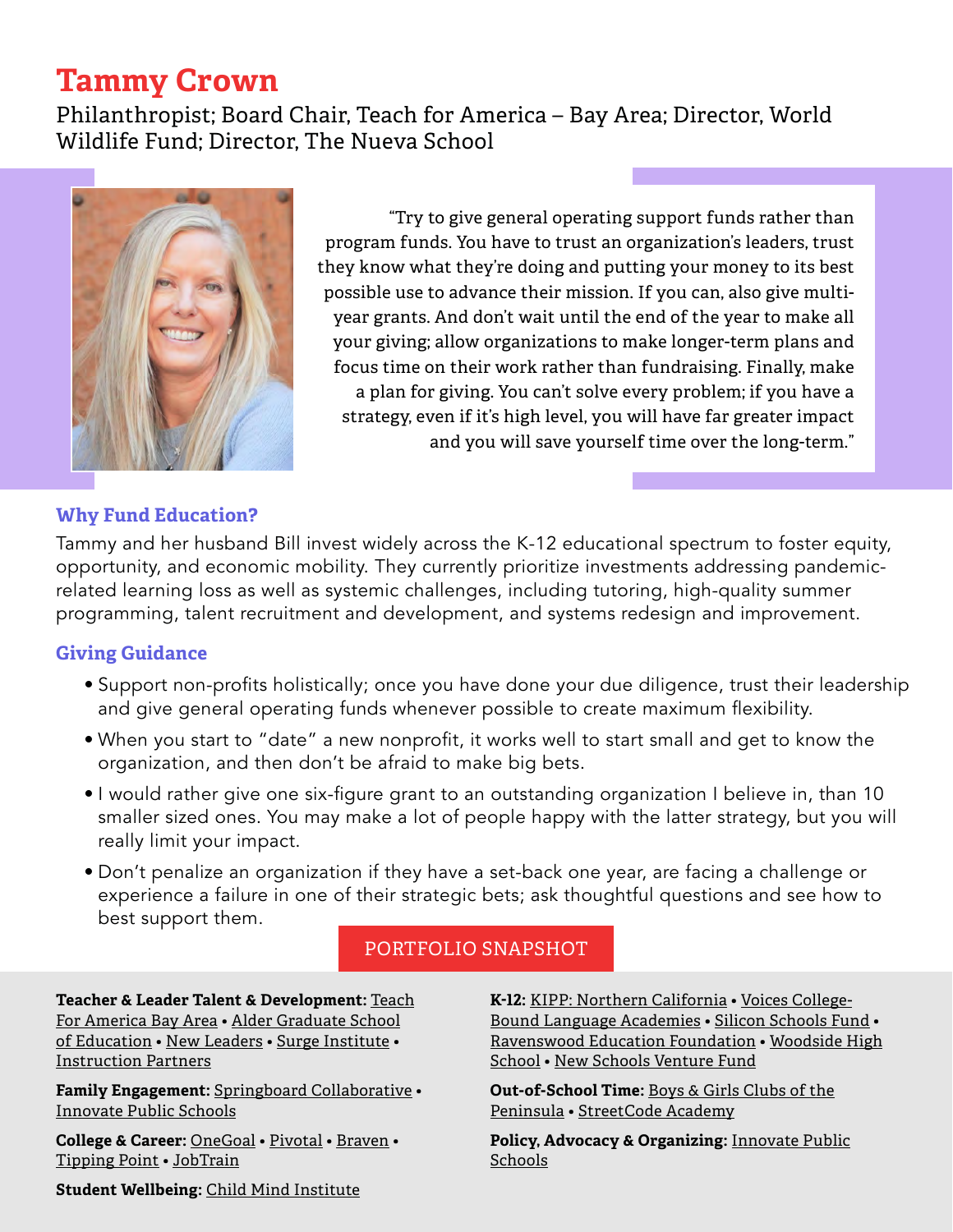## **Castellano Family Foundation**



"What other people see as small successes, we see as critical successes. We don't give a lot of money. We are looking at consistent funding, and to see impact in both the short and long term. We do local, place-based, communitybased giving. These things will have an impact on eliminating racism over time."

Armando Castellano

## **Why Fund Education?**

Inspired by family matriarch Carmen Castellano, a deeply devoted champion for equity in education through both investment and advocacy, the Castellano family funds across the educational spectrum, including ECE, parent engagement, and college. Led by secondgeneration family members Carmela Castellano-Garcia and Armando Castellano, a founding member of the Donors of Color Network, the foundation partners with local, BIPOC-led community-based organizations to support their success and long-term sustainability. The Castellano Family Foundation's Blueprint for Change initiative, informed by over 65 such organizations, was the catalyst for creation of the **LatinXCEL Fund**, a partnership with Silicon Valley Community Foundation to foster greater investment in Silicon Valley's Latinx leaders, organizations, and communities.

## **Giving Guidance**

- Fund BIPOC-led, BIPOC-driven solutions—they have earned trust from communities.
- BIPOC-led organizations are a great asset to the region, employing effective cross-sector approaches that generate impact on multiple fronts for communities of color. Start with a strength-based approach which acknowledges that.
- Scaling up is not a "one size fits all" approach, and broader is not always better. "Scale down" in a place by going deep.
- Give consistent, long-term funding to organizations. This allows them to spend more of their time on meeting community needs.

## PORTFOLIO SNAPSHOT

**ECE:** [Grail Family Services](http://www.gfsfamilyservices.org/) • [SOMOS Mayfair](https://www.somosmayfair.org/) **Family Engagement:** [PIQE-San Jose](https://www.piqe.org/about/) • [Sunday Friends](https://www.sundayfriends.org/) **Student Wellbeing:** [Alum Rock Counseling Center](https://alumrockcc.org/) • [New Hope for Youth](http://www.newhopeforyouth.org/)

**College & Career:** [South County Cal-SOAP](https://www.southcountycalsoap.org/) • [Chicana](https://chicanalatina.org/) [Latina Foundation](https://chicanalatina.org/)

**Out-of-School Time:** [Youth Alliance](http://site.youthall.org/) • [Third Street](https://3street.weebly.com/) [Community Center](https://3street.weebly.com/) • [ConXion to Community](https://conxion.org/)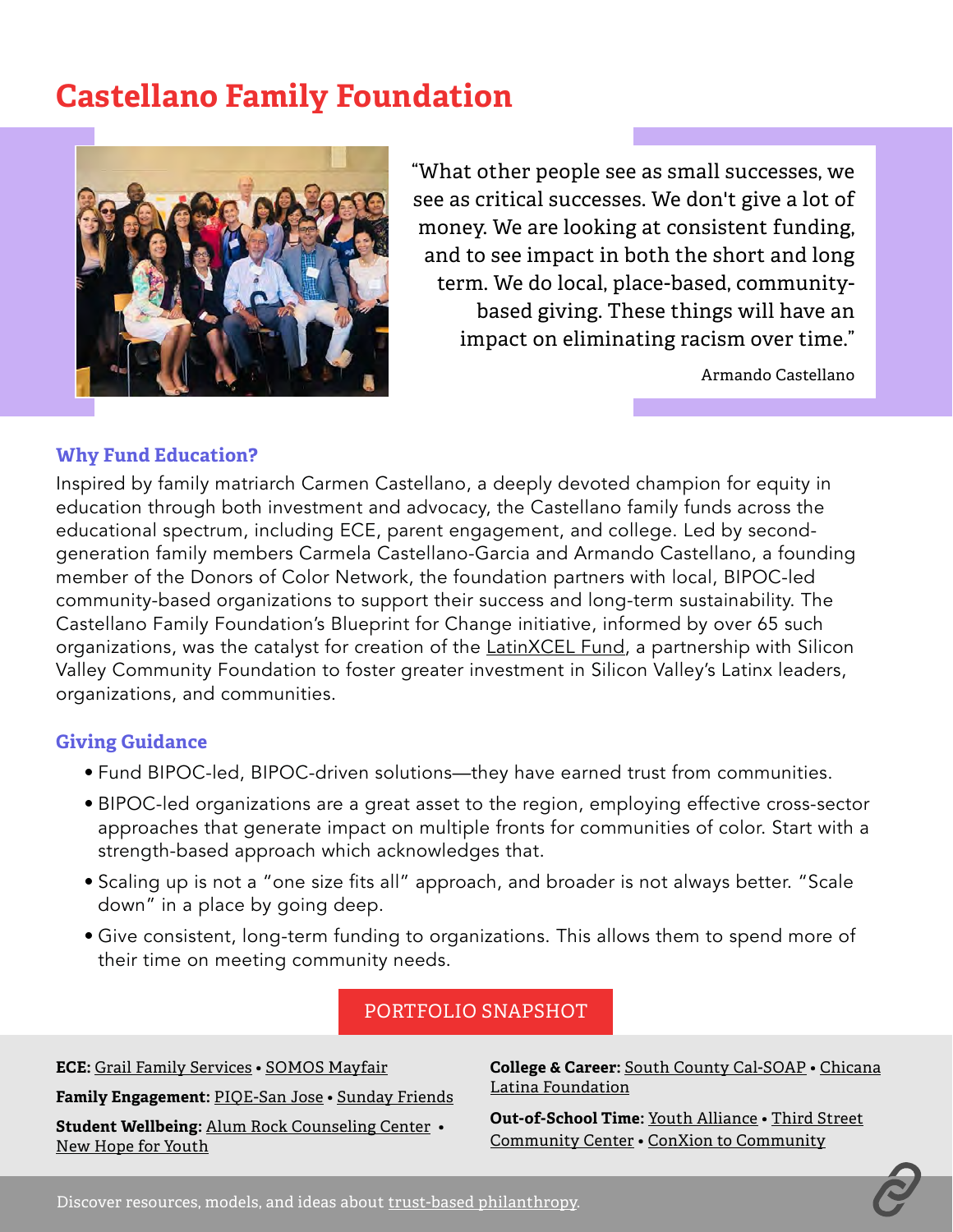## **Shannon Hunt-Scott**

President and Co-Founder, The Scott Foundation; Board, Educare California at Silicon Valley; Board Chair, Hillbrook School; Board, The Tech Interactive



"These are intractable issues that will take a long time to solve, so stick with it, through the hard times. Give your organizations the kind of support and patience they need to do the work. Nonprofits need to know the funding will carry through to preserve programs they launch and people they hire."

## **Why Fund Education?**

Shannon funds educational equity as a springboard for opportunity and an investment in lifelong student success. She uses a hands-on, place-based approach to giving, focusing on East San Jose and a suite of organizations serving young people, as well as supporting policy reform at the national level.

## **Giving Guidance**

- Just start!
- Be a great listener to organization leaders and program staff.
- Talk to five people with experience funding in the education space—each person will leave you with something to research or may be willing to make an introduction.
- Give general operating support dollars, make a multi-year commitment, and stay the course.

## PORTFOLIO SNAPSHOT

**Teacher & Leader Talent & Development:** [Facing](https://www.facinghistory.org/)  [History and Ourselves](https://www.facinghistory.org/) • [The Tech Interactive](https://www.thetech.org/) • [Science](https://www.scienceiselementary.org/)  [is Elementary](https://www.scienceiselementary.org/)

**College & Career:** [Peninsula Bridge](https://www.peninsulabridge.org/) • [Breakthrough](http://breakthroughsv.org/)  [Silicon Valley](http://breakthroughsv.org/)

**ECE:** [Educare California at Silicon Valley](http://www.educaresv.org/)

**K-12:** [Scott Center for Social Entrepreneurship at](https://scottcenterse.org/) [Hillbrook School](https://scottcenterse.org/) • [ACE Charter Schools](https://www.acecharter.org/) • [Vida Verde](https://www.vveducation.org/) • [BUILD Bay Area](https://build.org/) • [Science is Elementary](https://www.scienceiselementary.org/) • [The Tech](https://www.thetech.org/) [Interactive](https://www.thetech.org/)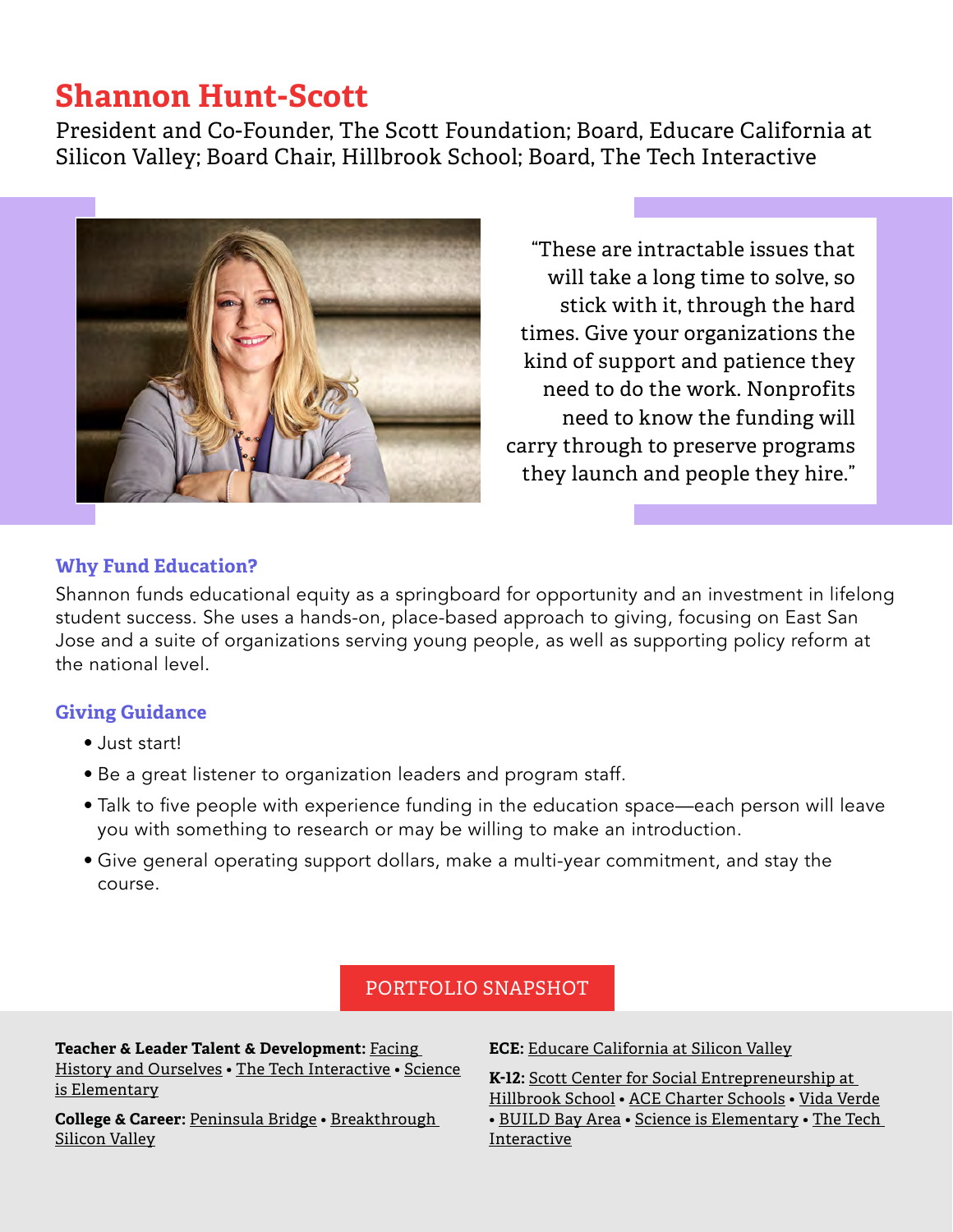## **Michelle Boyers**

CEO, Give Forward Foundation; Board Member, Ravenswood Education Foundation, Teach for America, Leading Educators, New Leaders, Teach Plus



"I encourage donors to try not to come in with solutions, but instead to listen to the local teachers, families, and school leaders and follow their lead in determining what type of support they need. Often the strategies required are more than enrichment or extra tutoring — but instead are the less sexy (but very hard!) improvements in the teachers' capacity to deliver rigorous instruction to students below grade level."

## **Why Fund Education?**

Michelle is passionate about educational equity because of her own educational journey attending low-quality, rural schools, as well as her professional experience working in large urban school systems. She knows it is possible for public schools to enable all students to achieve at high levels because she has seen it and done it. She takes a highly-engaged, placebased, systems-change approach, focusing on school leadership, teacher development for improved instructional quality, and internal capacity building in districts.

## **Giving Guidance**

- Listen more than you talk. You'll be surprised about what you learn from the people doing the work on the ground.
- Embrace a long-term view and give patient, unrestricted capital that can help leaders weather the inevitable storms. Changing public education is a long game.
- Remember that data and metrics are important, but capacity building is just as important.

## PORTFOLIO SNAPSHOT

**Systems & Schools:** [Ravenswood Education](https://www.ravenswoodef.org/) [Foundation](https://www.ravenswoodef.org/) • [Redwood City Education Foundation](https://www.rcef.org/) • [Tipping Point](https://tippingpoint.org/)

**Out-of-School Time:** [Boys & Girls Clubs of the](http://bgcp.org) [Peninsula](http://bgcp.org) • [StreetCode Academy](http://streetcode.org) • [Citizen Schools](https://www.citizenschools.org/)

**Family Engagement:** [Innovate Public Schools](https://innovateschools.org/)

**Policy, Advocacy & Organizing:** [Innovate Public](https://innovateschools.org/) **[Schools](https://innovateschools.org/)** 

**Teacher & Leader Talent & Development:** [Teach](https://www.tfabay.org/) [for America Bay Area](https://www.tfabay.org/) • [Alder Graduate School of](https://aldergse.edu/) [Education](https://aldergse.edu/) • [Leading Educators](https://leadingeducators.org/) • [TNTP](https://tntp.org) • [New Leaders](https://www.newleaders.org/) • [Instruction Partners](https://instructionpartners.org/) • [Reach University](https://reach.edu/) • [Education](https://www.erstrategies.org/) [Resource Strategies](https://www.erstrategies.org/) • [Teach Plus](https://teachplus.org/) • [Educators for](https://e4e.org/) [Excellence](https://e4e.org/)